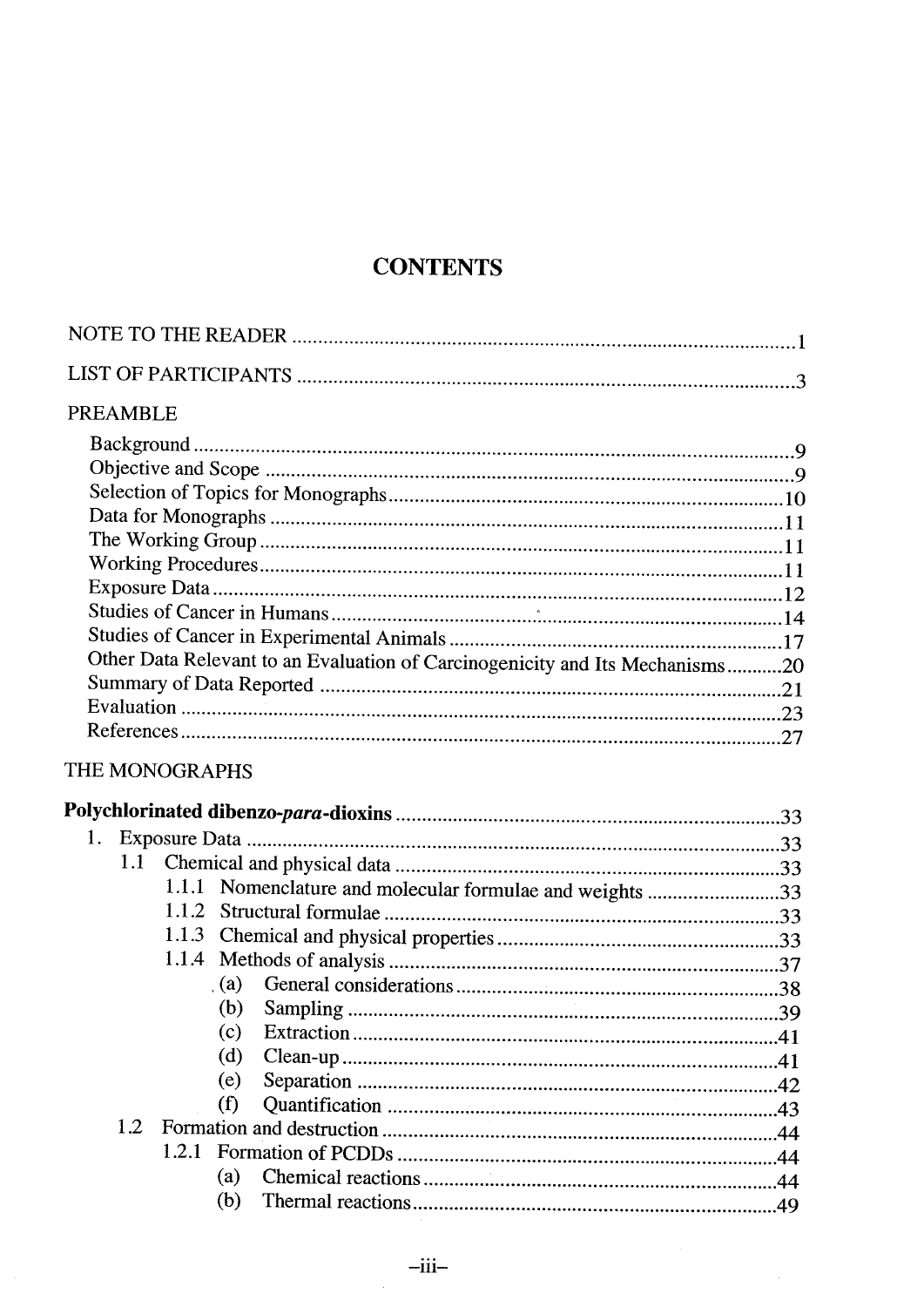## IARC MONOGRAPHS VOLUME 69

|    |     | (c)                                                               |  |  |  |
|----|-----|-------------------------------------------------------------------|--|--|--|
|    |     | (d)                                                               |  |  |  |
|    |     |                                                                   |  |  |  |
|    |     |                                                                   |  |  |  |
|    |     | Occupational and accidental exposures to PCDDs53<br>1.3.1         |  |  |  |
|    |     | (a)                                                               |  |  |  |
|    |     | (b)                                                               |  |  |  |
|    |     | (c)                                                               |  |  |  |
|    |     | 1.3.2                                                             |  |  |  |
|    |     | (a)                                                               |  |  |  |
|    |     | (b)                                                               |  |  |  |
|    |     | (c)                                                               |  |  |  |
|    |     | (d)                                                               |  |  |  |
|    |     | (i)                                                               |  |  |  |
|    |     | (ii)                                                              |  |  |  |
|    |     | (iii)                                                             |  |  |  |
|    | 1.4 |                                                                   |  |  |  |
|    |     | 1.4.1                                                             |  |  |  |
|    |     |                                                                   |  |  |  |
|    | 1.5 |                                                                   |  |  |  |
| 2. |     |                                                                   |  |  |  |
|    | 2.1 |                                                                   |  |  |  |
|    |     | 2.1.1 Exposure to 2,3,7,8-TCDD and higher chlorinated PCDDs/PCDFs |  |  |  |
|    |     |                                                                   |  |  |  |
|    |     | (a)                                                               |  |  |  |
|    |     | (b)                                                               |  |  |  |
|    |     | (c)                                                               |  |  |  |
|    |     | (d)                                                               |  |  |  |
|    |     | (e)                                                               |  |  |  |
|    |     | (f)                                                               |  |  |  |
|    |     | (g)                                                               |  |  |  |
|    |     | 2.1.2                                                             |  |  |  |
|    |     | Industrial exposure to higher chlorinated PCDDs 162<br>2.1.3      |  |  |  |
|    | 2.2 |                                                                   |  |  |  |
|    |     | 2.2.1                                                             |  |  |  |
|    |     | (a)                                                               |  |  |  |
|    |     | (b)                                                               |  |  |  |
|    |     |                                                                   |  |  |  |
|    |     | (a)                                                               |  |  |  |
|    |     | (b)                                                               |  |  |  |
|    |     | (c)                                                               |  |  |  |
|    |     | (d)                                                               |  |  |  |
|    | 2.3 |                                                                   |  |  |  |
|    |     |                                                                   |  |  |  |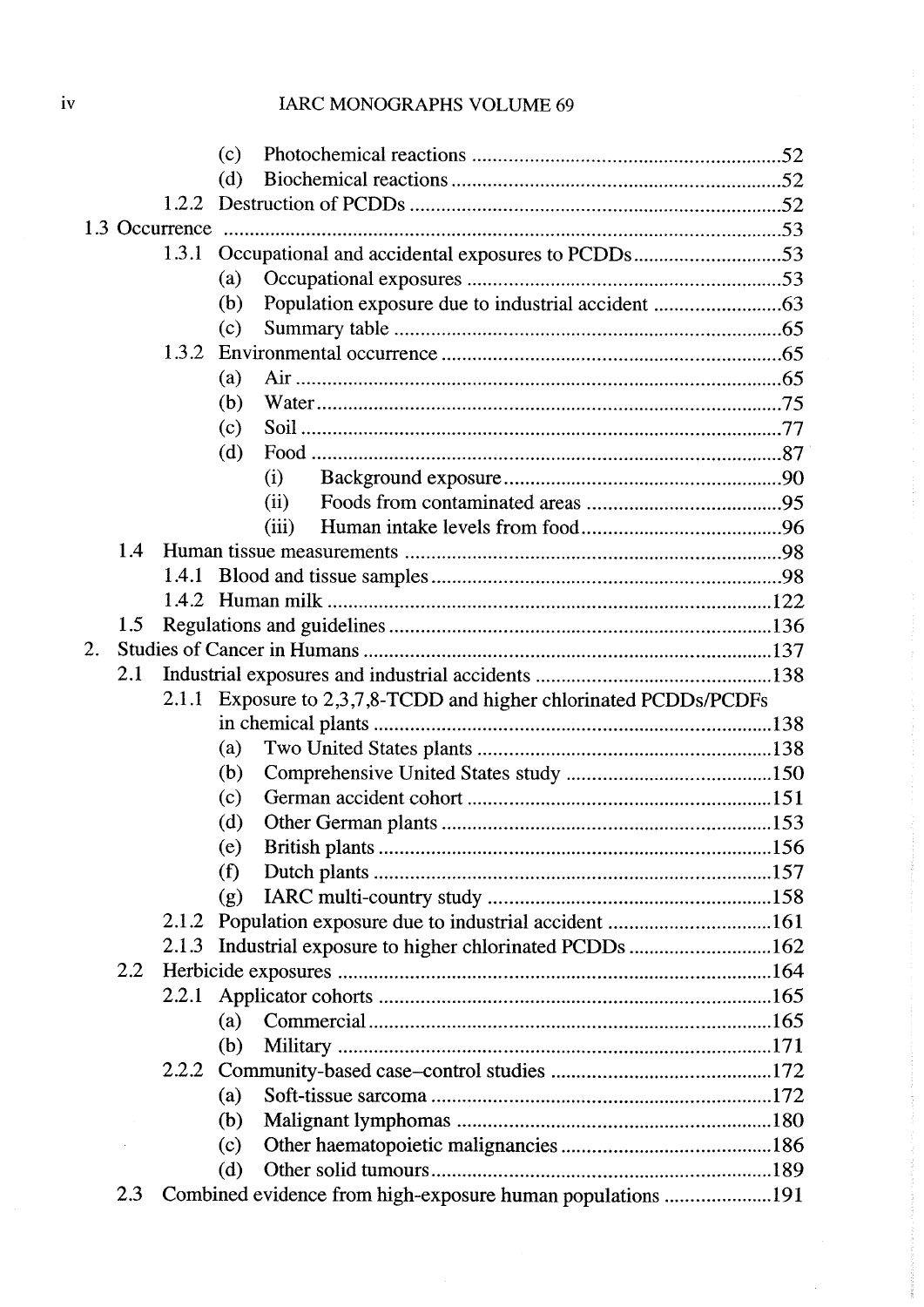#### **CONTENTS**

| 3. |     |                                                                                |  |
|----|-----|--------------------------------------------------------------------------------|--|
|    |     |                                                                                |  |
|    | 3.1 |                                                                                |  |
|    |     | 3.1.1                                                                          |  |
|    |     |                                                                                |  |
|    | 3.2 |                                                                                |  |
|    | 3.3 |                                                                                |  |
|    | 3.4 |                                                                                |  |
|    | 3.5 |                                                                                |  |
|    | 3.6 |                                                                                |  |
|    |     | Administration with known carcinogens and modifying factors 202<br>3.6.1       |  |
|    |     | 3.6.2                                                                          |  |
|    |     |                                                                                |  |
|    |     | (a)                                                                            |  |
|    |     | (b)                                                                            |  |
|    |     | 3.6.3                                                                          |  |
|    |     | (a)                                                                            |  |
|    |     | (b)                                                                            |  |
|    |     |                                                                                |  |
|    |     |                                                                                |  |
|    |     | (a)                                                                            |  |
|    |     | (b)                                                                            |  |
|    |     |                                                                                |  |
|    | 3.1 |                                                                                |  |
|    |     |                                                                                |  |
|    |     |                                                                                |  |
|    | 3.2 |                                                                                |  |
|    |     | 1,2,3,6,7,8-Hexachlorodibenzo-para-dioxin and 1,2,3,7,8,9-hexachloro-          |  |
|    |     |                                                                                |  |
|    | 3.1 |                                                                                |  |
|    |     | 3.1.1                                                                          |  |
|    |     | 3.1.2 Rat                                                                      |  |
|    | 3.2 |                                                                                |  |
|    |     |                                                                                |  |
|    |     |                                                                                |  |
|    |     |                                                                                |  |
|    |     |                                                                                |  |
|    |     | Defined mixture of 49 polychlorinated dibenzo-para-dioxins 219                 |  |
|    |     |                                                                                |  |
| 4. |     |                                                                                |  |
|    | 4.1 | Other Data Relevant to an Evaluation of Carcinogenicity and its Mechanisms 219 |  |
|    |     |                                                                                |  |
|    |     |                                                                                |  |
|    |     |                                                                                |  |
|    |     | (a)                                                                            |  |
|    |     | (b)                                                                            |  |

 $\hat{\mathcal{A}}$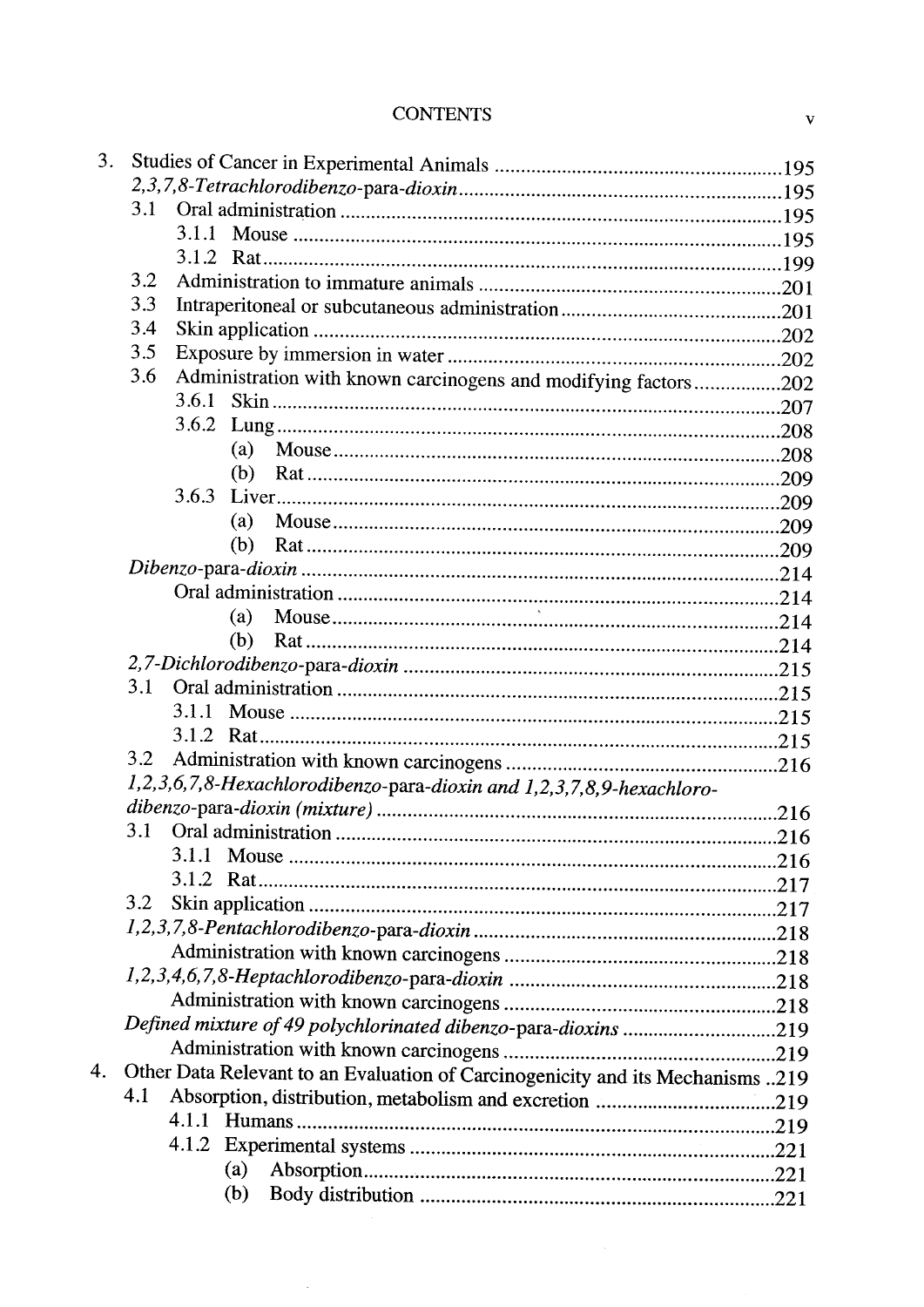# vi IARC MONOGRAPHS VOLUME 69

|     | (c)   |                                                                    |  |
|-----|-------|--------------------------------------------------------------------|--|
|     | (d)   |                                                                    |  |
|     | (e)   |                                                                    |  |
| 4.2 |       |                                                                    |  |
|     | 4.2.1 |                                                                    |  |
|     | (a)   |                                                                    |  |
|     | (b)   |                                                                    |  |
|     | (c)   |                                                                    |  |
|     | (d)   |                                                                    |  |
|     | (e)   |                                                                    |  |
|     | (f)   |                                                                    |  |
|     | (g)   |                                                                    |  |
|     | (h)   |                                                                    |  |
|     | (i)   |                                                                    |  |
|     | (i)   |                                                                    |  |
|     | 4.2.2 |                                                                    |  |
|     | (a)   |                                                                    |  |
|     | (b)   |                                                                    |  |
| 4.3 |       | Interactions with receptors and their early molecular consequences |  |
|     |       |                                                                    |  |
|     | 4.3.1 |                                                                    |  |
|     | 4.3.2 |                                                                    |  |
|     | 4.3.3 | Modulation of growth factors, growth factor receptors,             |  |
|     |       | transcription factors, lymphokines and related factors 300         |  |
|     | 4.3.4 | Modulation of thyroid hormones, vitamin A and retinoids 301        |  |
|     | 4.3.5 |                                                                    |  |
|     | 4.3.6 | Modulation of biochemical responses associated with glucose        |  |
|     |       |                                                                    |  |
|     | 4.3.7 | Modulation of oestrogenic responses by PCDDs 303                   |  |
|     | 4.3.8 | Role of oxidative stress in the toxicity of PCDDs 304              |  |
|     | 4.3.9 |                                                                    |  |
| 4.4 |       |                                                                    |  |
|     | 4.4.1 |                                                                    |  |
|     | (a)   |                                                                    |  |
|     | (b)   |                                                                    |  |
|     | 4.4.2 |                                                                    |  |
|     | (a)   |                                                                    |  |
|     | (b)   |                                                                    |  |
|     | (c)   |                                                                    |  |
| 4.5 |       |                                                                    |  |
|     | 4.5.1 |                                                                    |  |
|     | 4.5.2 |                                                                    |  |
| 4.6 |       |                                                                    |  |
|     |       |                                                                    |  |

÷,

 $\bar{\beta}$ 

 $\Delta \sim 10^{10}$ 

 $\bar{\beta}$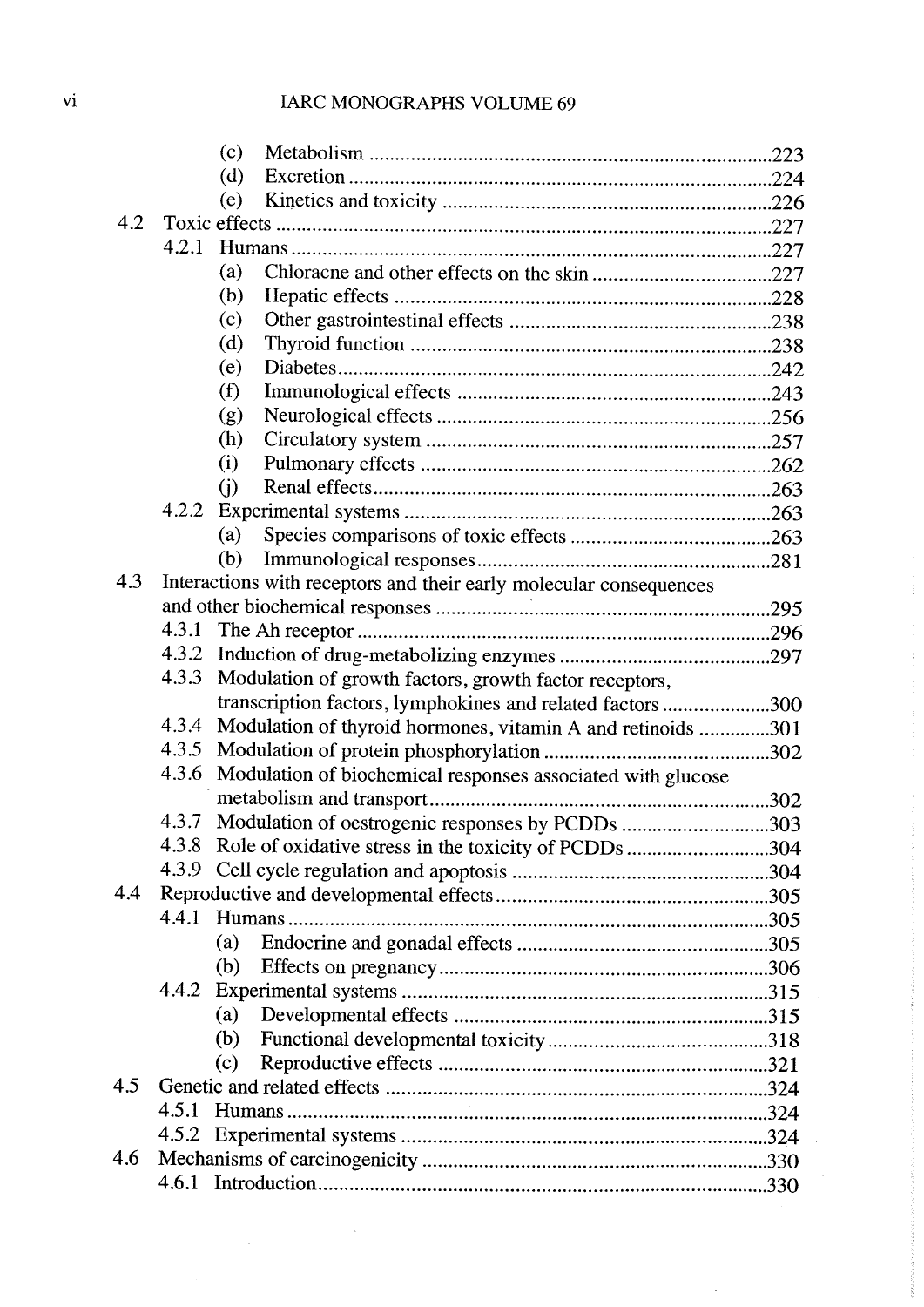# CONTENTS vii

|    |     |       | 4.6.2 General issues regarding mechanisms of carcinogenesis 330  |  |
|----|-----|-------|------------------------------------------------------------------|--|
|    |     |       | (a)                                                              |  |
|    |     |       | (b)                                                              |  |
|    |     |       | (c)                                                              |  |
|    |     |       | (d)<br>Effects of 2,3,7,8-TCDD on gene expression 331            |  |
|    |     |       | (e)                                                              |  |
|    |     |       | (f)                                                              |  |
|    |     |       | (g)<br>Cell proliferation and tumour promotion 332               |  |
|    |     |       | (h)                                                              |  |
|    |     | 4.6.3 | Tissue-specific mechanims of carcinogenicity of 2,3,7,8-TCDD 333 |  |
|    |     |       | (a)                                                              |  |
|    |     |       | (b)                                                              |  |
|    |     | 4.6.4 | Mechanisms for reduced cancer incidence following                |  |
|    |     |       |                                                                  |  |
| 5. |     |       |                                                                  |  |
|    | 5.1 |       |                                                                  |  |
|    | 5.2 |       |                                                                  |  |
|    | 5.3 |       |                                                                  |  |
|    | 5.4 |       |                                                                  |  |
|    | 5.5 |       |                                                                  |  |
|    |     |       |                                                                  |  |
| 1. |     |       |                                                                  |  |
|    | 1.1 |       |                                                                  |  |
|    |     |       | 1.1.1 Nomenclature and molecular formulae and weights 345        |  |
|    |     | 1.1.2 |                                                                  |  |
|    |     | 1.1.3 |                                                                  |  |
|    |     |       |                                                                  |  |
|    | 1.2 |       |                                                                  |  |
|    |     |       |                                                                  |  |
|    |     |       | (a)                                                              |  |
|    |     |       | (b)                                                              |  |
|    |     |       | (c)                                                              |  |
|    |     |       | (d)                                                              |  |
|    |     | 1.2.2 |                                                                  |  |
|    | 1.3 |       |                                                                  |  |
|    |     | 1.3.1 | Occupational and accidental exposures to PCDFs 358               |  |
|    |     |       | (a)                                                              |  |
|    |     |       | (b)                                                              |  |
|    |     |       | (i)                                                              |  |
|    |     |       | (ii)                                                             |  |
|    |     |       | (iii)                                                            |  |
|    |     |       |                                                                  |  |

 $\hat{\mathcal{L}}$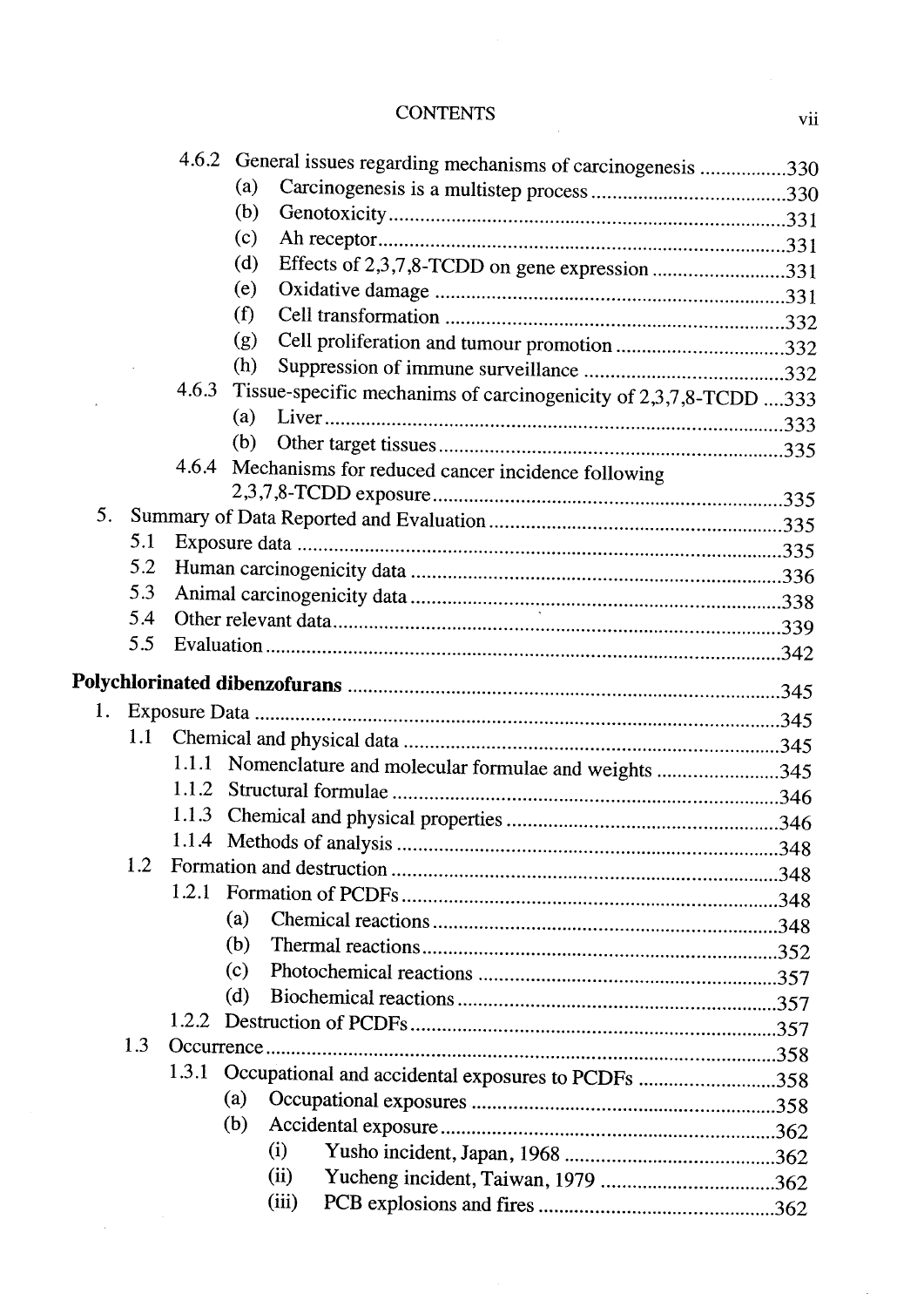|    |     |       | (a) |                                                                                |  |
|----|-----|-------|-----|--------------------------------------------------------------------------------|--|
|    |     |       | (b) |                                                                                |  |
|    |     |       | (c) |                                                                                |  |
|    |     |       | (d) |                                                                                |  |
|    | 1.4 |       |     |                                                                                |  |
|    |     | 1.4.1 |     |                                                                                |  |
|    |     |       |     |                                                                                |  |
|    | 1.5 |       |     |                                                                                |  |
| 2. |     |       |     |                                                                                |  |
|    | 2.1 |       |     |                                                                                |  |
|    |     | 2.1.1 |     |                                                                                |  |
|    |     | 2.1.2 |     |                                                                                |  |
|    |     |       |     |                                                                                |  |
|    | 2.2 |       |     |                                                                                |  |
|    | 2.3 |       |     |                                                                                |  |
| 3. |     |       |     |                                                                                |  |
|    | 3.1 |       |     |                                                                                |  |
|    |     | 3.1.1 |     |                                                                                |  |
|    |     |       |     |                                                                                |  |
| 4. |     |       |     | Other Data Relevant to an Evaluation of Carcinogenicity and its Mechanisms 404 |  |
|    | 4.1 |       |     |                                                                                |  |
|    |     |       |     |                                                                                |  |
|    |     | 4.1.2 |     |                                                                                |  |
|    |     |       | (a) |                                                                                |  |
|    |     |       | (b) |                                                                                |  |
|    |     |       | (c) |                                                                                |  |
|    |     |       | (d) |                                                                                |  |
|    | 4.2 |       |     |                                                                                |  |
|    |     | 4.2.1 |     |                                                                                |  |
|    |     |       | (a) | Non-cancer effects of ingestion of rice oil contaminated                       |  |
|    |     |       |     | with polychlorinated dibenzofurans, quaterphenyls and                          |  |
|    |     |       |     | biphenyls in Japan (yusho) and Taiwan (yucheng)408                             |  |
|    |     |       |     |                                                                                |  |
|    |     |       | (a) |                                                                                |  |
|    |     |       | (b) |                                                                                |  |
|    |     |       | (c) |                                                                                |  |
|    | 4.3 |       |     | Interaction with Ah receptor and its early molecular consequences              |  |
|    |     |       |     |                                                                                |  |
|    | 4.4 |       |     |                                                                                |  |
|    |     |       |     |                                                                                |  |
|    |     |       |     |                                                                                |  |

 $\ddot{\phantom{a}}$ 

 $\bar{\mathcal{A}}$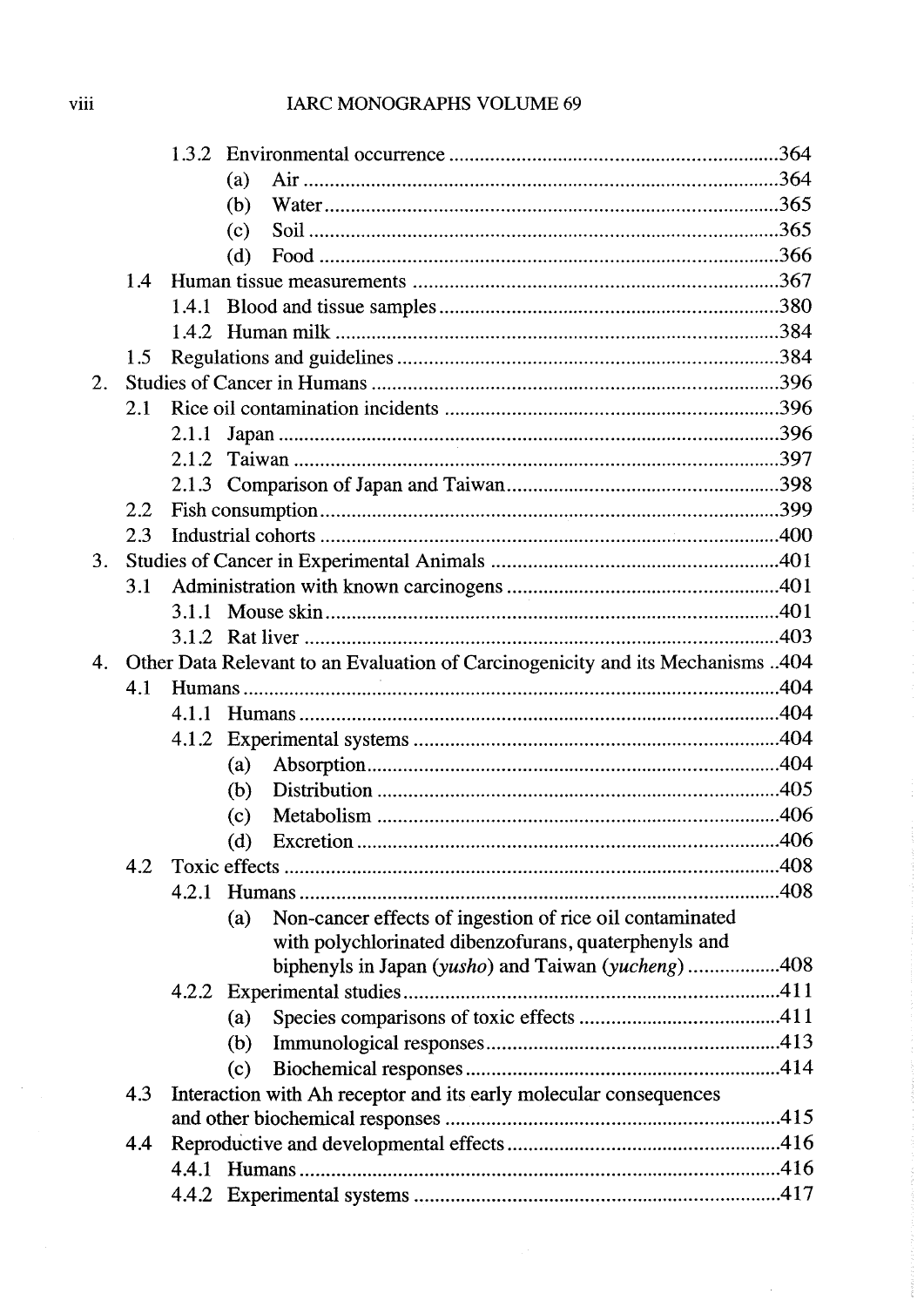## CONTENTS ix

|         | 4.5 |                                                       |  |
|---------|-----|-------------------------------------------------------|--|
|         |     |                                                       |  |
|         |     | 4.5.1                                                 |  |
|         |     |                                                       |  |
| $5_{-}$ |     |                                                       |  |
|         | 5.1 |                                                       |  |
|         | 5.2 |                                                       |  |
|         | 5.3 |                                                       |  |
|         | 5.4 |                                                       |  |
|         | 5.5 |                                                       |  |
|         |     |                                                       |  |
|         |     |                                                       |  |
|         |     |                                                       |  |
|         |     |                                                       |  |
|         |     |                                                       |  |
|         |     | A. TEST SYSTEM CODE WORDS FOR GENETIC AND RELATED     |  |
|         |     |                                                       |  |
|         |     | B. SUMMARY TABLES OF GENETIC AND RELATED EFFECTS 511  |  |
|         |     |                                                       |  |
|         |     | ACTIVITY PROFILES FOR GENETIC AND RELATED EFFECTS 515 |  |
|         |     |                                                       |  |
|         |     |                                                       |  |
|         |     |                                                       |  |
|         |     |                                                       |  |
|         |     |                                                       |  |
|         |     |                                                       |  |
|         |     |                                                       |  |
|         |     |                                                       |  |

 $\bar{a}$ 

 $\bar{a}$